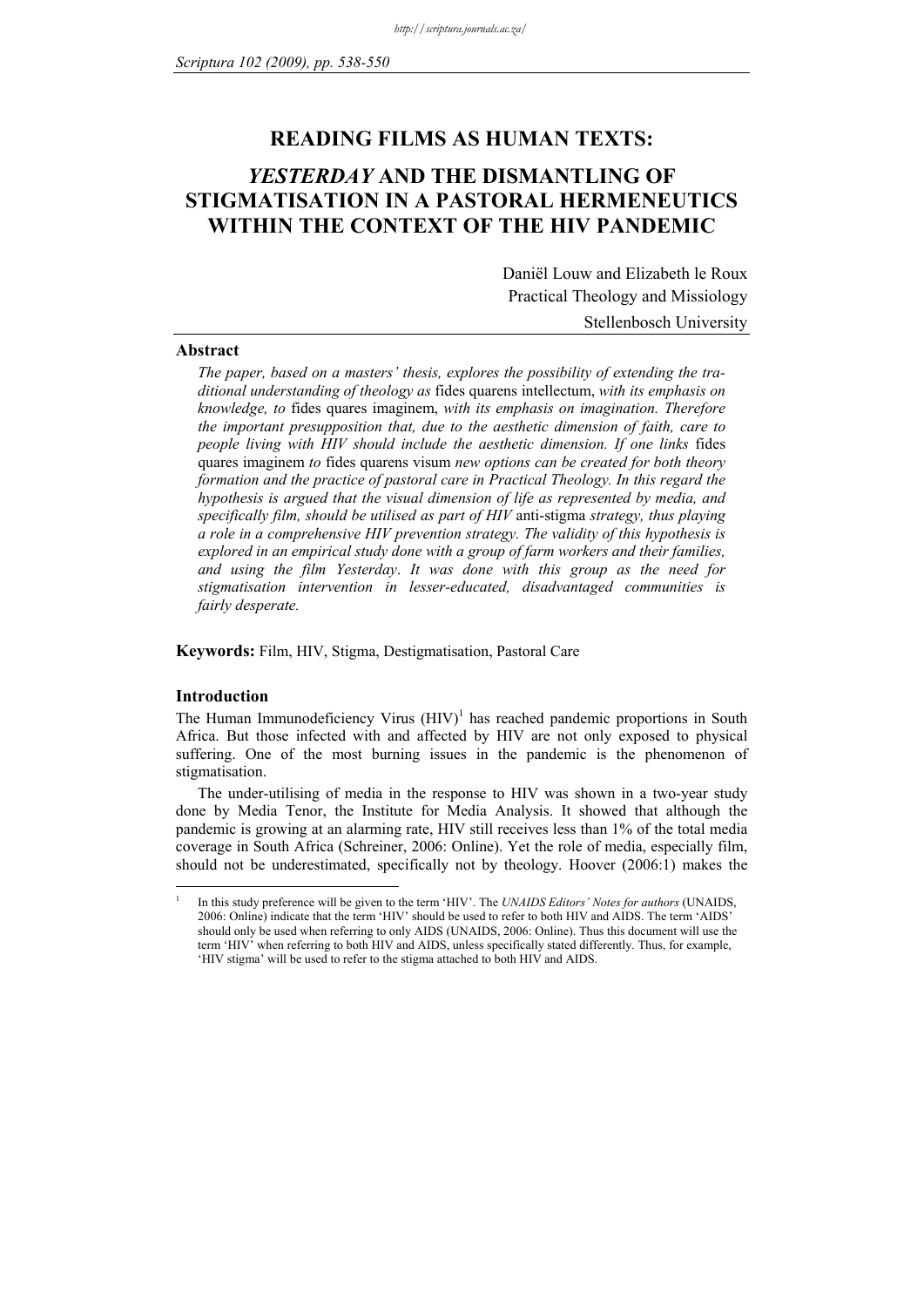#### *Reading Films as Human Texts 539*

following important statement in his book *Religion in the media age*: "Religion and the media seem to be ever more connected as we move further into the twenty-first century. It is through the media that much of contemporary religion and spirituality is known."

It is hypothesised that film can play a central role in curbing stigmatisation and its resulting evils, due to its inherently spiritual dimension. If spirituality can address stigmatisation, anti-stigma interventions should acknowledge the role of pastoral care with its emphasis on 'soul care', i.e. the spiritual realm of life and its connectedness to values and meaning. Furthermore, the relationship between theology, specifically pastoral care, and film is explored as well as the role it can play in the efforts to curb HIV stigmatisation, thus contributing to a general HIV prevention strategy. The study explores the possibility of extending the traditional understanding of theology as *fides quarens intellectum*, with its emphasis on knowledge (the rational), to *fides quares imaginem*, with its emphasis on imagination (the aesthetic dimension of life). If one links *fides quares imaginem* to *fides quarens visum* (faith seeking new ways of visual portrayals) new options can be created for Practical Theology. The research is focused on the question of how one can effectively penetrate the realm of prejudice, blaming, and discrimination, especially with uneducated and disadvantaged groups. Thus the reason for an empirical study which probed into the possible effect that viewing the film *Yesterday* could have on farm workers in the rural community of Vlaeberg, South Africa.

#### **Film as a Human Text in a Pastoral Hermeneutic**

1

Film can be seen as part of the broader communication, entertainment and media industries. According to the South African Film and Television Industry Report (1998:18) "(the film) industry plays a powerful role in communicating ideas, information and ideology." Film is an important tool for serving social development purposes (South Africa, 1998:107) and it contributes to a nation's resources of information, communication and entertainment (South Africa, 1998:19). Film creates a landscape in which people can experiment with the issues they are faced with in their lives, society and environment. Without media entertainment they would be unable to experiment with new models, roles, values, theories and behaviours (Miles, 1996:xv). Hoover (2006:265) draws attention to this role of media in the lives of people by commenting on the ubiquity of media. The pervasiveness and inescapability of media seems to be a universal phenomenon.

Film is recognised as being a form of media. But not everyone sees film as being art, or at least not legitimate art. The artistic dimensions, achievements or potential of film is often disdained (Smith, 2005:597). The main argument for such a viewpoint is film's commercialism.<sup>2</sup> Yet the presupposition that art and business should not and cannot mix is false. Film, even though it can generate money, still has the power to move and enlighten, to enrich and disturb. Many other traditionally acceptable forms of art are also profit-making endeavours.<sup>3</sup> The fact that money is made out of art does not make it any less artistic. Theorists like Eisenstein and Arnheim started early in the history of film to advocate for film's acceptance as an artistic discipline. The basic argument that comes forth in many such theorists' work is that an artwork qualifies as such if it transforms the world. It cannot

<sup>2</sup> For example, the argument of Horkheimer and Adorno (in Johnston, 2000:87): "Movies and radio need no longer pretend to be art. The truth that they are just business is made into an ideology in order to justify the rubbish that they deliberately produce."

Ballet and opera (for example) are considered art, yet no-one criticises ballet and opera companies if they make a profit, or choose to do a certain show because it draws a large paying crowd (Johnston, 2000:87-88).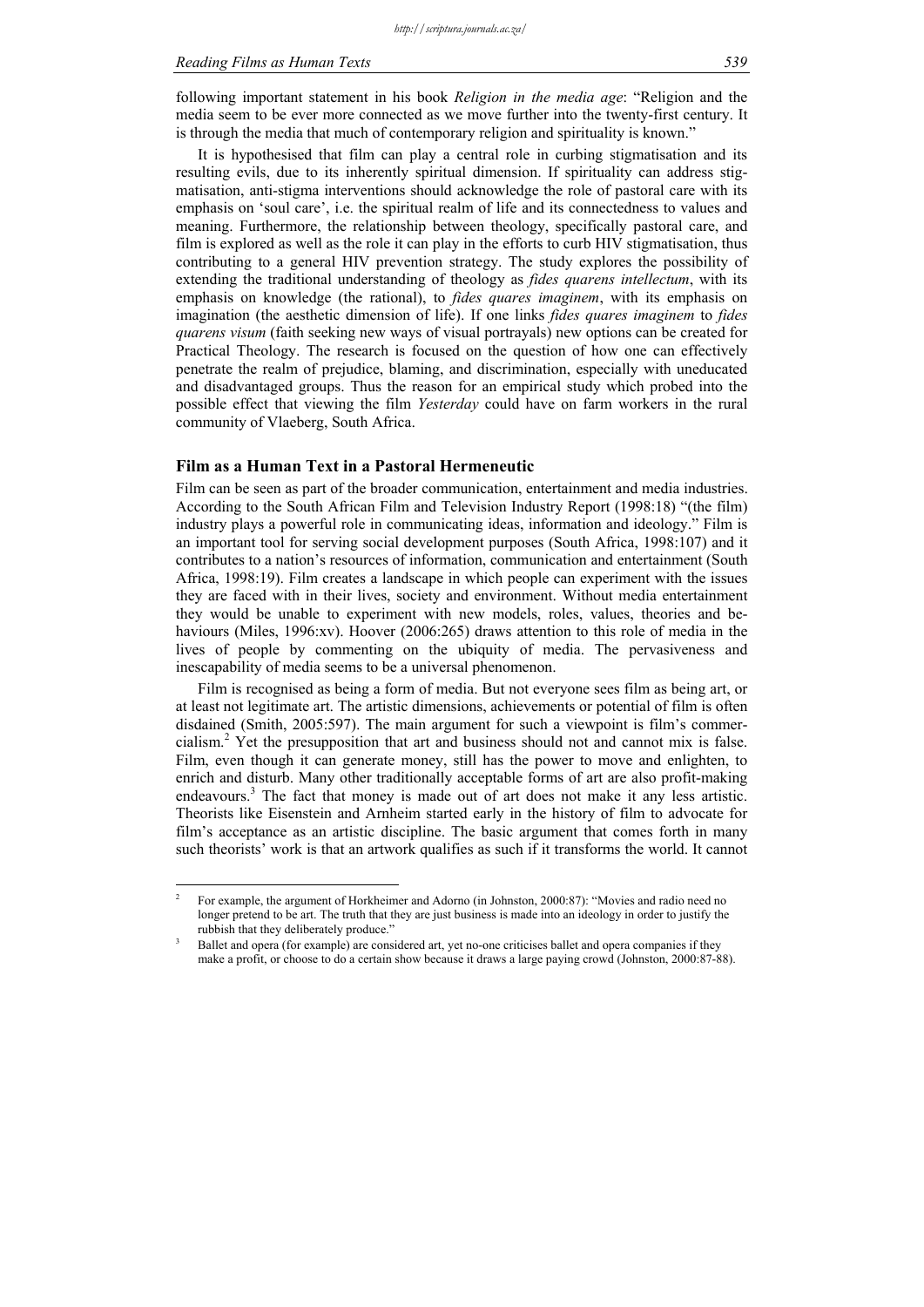merely be an imitation of it. Film is seen as art as it also has this potential to represent a transformation of the world (Smith, 2005:598-599).

Art is important to theology and the church. In terms of the current emphasis on the visual dimension of life, art becomes imperative for the visual dimension of faith. Jensen states this quite strongly (2004:ix-x): "Unless the church engages the arts both critically and appreciatively, its message will become monotone and irrelevant in a culture saturated with images, music, and drama…" The images produced by film can be seen as an extension of the visual tradition, as it is also used to produce emotion, to strengthen attachment, and to encourage imitation (Miles, 1996:3). Although there are within theological circles different reactions to film,<sup>4</sup> all must recognise and acknowledge that film has the ability, like other forms of media, to stimulate and/or communicate theological reflection. Media is increasingly taking the lead in providing people with religiously and spiritually meaningful resources (Hoover, 2006:268). This could inter alia in part be based on the notion of 'Godin-everything' (panentheism).<sup>5</sup> The division between what is religious and what is secular is removed and God can be experienced through anything and everything (Graham, 1997:  $36-37$ .<sup>6</sup>

Thus what is suggested is that film is a possible method of approaching and understanding life issues, a sort of analytical hermeneutical tool which reflects and often represents the spiritual realm of life. Assuming the validity of this assumption, the film and media can become an important partner for theology in the following ways:

- by offering a useful and important way in which Christian theology can explore the contemporary relevance of theology's major themes (Marsh, 1997:33);
- by portraying the public dimension of any Christian theology, as this is done when one uses film in theology (Marsh, 1997:33);
- by assisting Christian theology in doing justice to the emotional and aesthetic aspects of human life while it deals with life's issues. Film, due to the visual image presented, creates an emotional response and thus film allows theological reflection to begin via an emotional channel (Marsh, 1997:33);
- by raising theological questions. As film is one of the most accessible and influential cultural media, its ability to do this far exceeds that of the church and the ordinary church service (Marsh, 1997:33);

1

<sup>4</sup> Johnston (2000:41-58) discusses five possible theological reactions to film. These are avoidance, caution, dialogue, appropriation, and divine encounter. Avoidance is a boycotting strategy. Early on it denoted a stance within which all film was seen as evil. Now it indicates a position that argues that films that are deemed morally objectionable should be boycotted. Caution is a more common attitude among contemporary conservative Christians. It does not see abstinence as a viable option, yet it advises care as it is worried about the influence of film. Viewer discrimination is the key to this approach. Dialogue means that Christians should first view a movie on its own terms, before starting a theological dialogue with it. This approach does not see theology as less important, it only wants to create a space in which the film can communicate on its own terms. Within the fourth type of reaction, appropriation, film is seen as having the ability to expand the theologian's understanding. Film enlarges horizons. Thus the critic must first turn to the film, not to theology. Lastly, within the approach that sees films as an opportunity for divine encounter, films are seen as having the sacramental potential to provide the viewer with a transcendental experience (Johnston, 2000:43-58).

Panentheism should be differentiated from pantheism: everything *is* God. Panentheism means God 'in' creation. This should be understood pneumatologically. See Moltmann in Louw (1998:113-116). 6

This panentheistic stance should be viewed in the way Louw (2000:112) explains it by quoting McFague: "…it is a view of the God-world relationship in which all things have their origin in God and nothing exists outside God, though this does not mean that God is reduced to things." Such a panentheistic model does not assess concepts in terms of matter. It acknowledges and embraces both the transcendence and the immanence of God (Louw, 2000:112).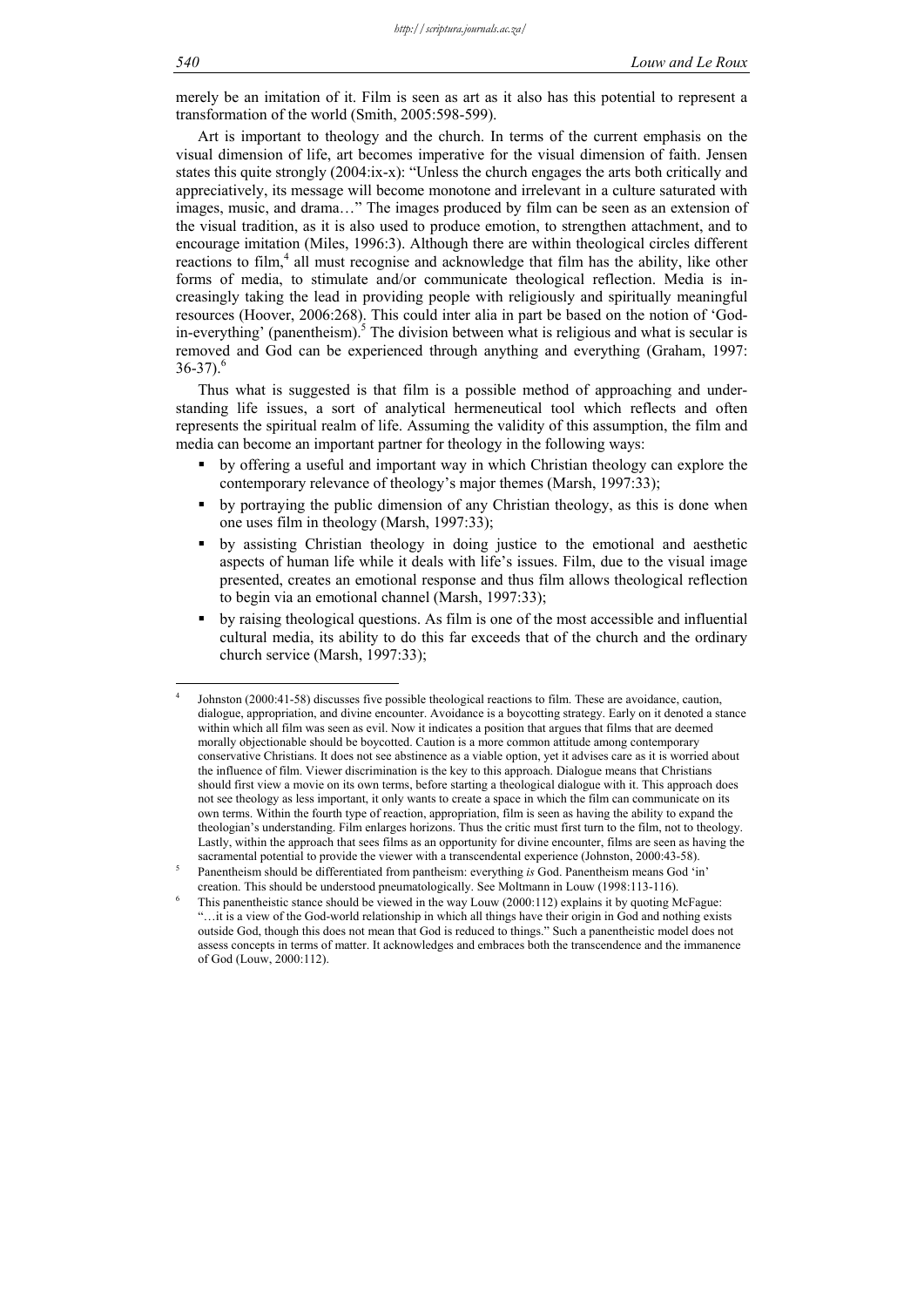- by illuminating the spiritual realm of life and reframing the human quest for meaning in a postmodern society
- by becoming a tool for deconstructing outdated theological paradigms and reframing the role of the Christian faith in a secular society.

Thus theology ought to work with film in a creative way. Whether churches recognise it or not, theological discussion can indeed be stimulated and activated by film. Through film theologians can enrich their understanding, and/or they can review the contemporary relevance and effectiveness of certain aspects of Christian theology (Marsh & Ortiz, 1997:2).

#### **The Spiritual Dimension of Film**

<u>.</u> 7

For many people, film (and television) plays a central role in determining meaning, identity and spirituality. Increasingly films serve as the most prominent and accessible spiritual and moral reference points in culture (Rossiter, 2007:2-4). Popular films implicitly, and sometimes explicitly, address the issue of how human beings should live. They give different answers, some ambiguous, others dubious, and others maybe even profound (Miles, 1996:7-8). Verbeek (1995:29) also sees film as having this potential to evoke human spirituality. "...(F)ilm art creates within a narrative perspective contemporary icons that mediate between the transcendent ideal and broken human existence… (It) is able to represent what in our scientific systemisations and in our daily experience is unrepresentable". Thus film has the potential to engage with human spirituality. It opens human rationality towards "the Other, the Transcendent" (Verbeek, 1995:29). Film is better than any other medium in dealing with the realm of the metaphysical (Deacy, 2001:14). Thus film functions within the realm of spirituality.

Rossiter (2007) argues that the potential film has for affecting people's meanings, identity and spirituality is usually not related to only one film. In other words, usually one film on its own would not have the ability to determine/change the individual's meanings, identity and spirituality. It is more likely that the culture of films will achieve this. Over a long period of time a subtle influence on the spirituality of the audience, from the films they watch, can be predicted. It may thus not be the social reality of one particular film, but rather of the culture of films, that changes the viewer.<sup>7</sup>

Hoover (2006:279) agrees that the media can be a rich source of symbolic resources. How fundamental the influence of a film, or of the culture of films, is in as far as it concerns the individual's spirituality is an open question. Yet on must be aware that, in order to watch and enjoy a film, the viewer must be able to access the worldviews and value systems present in the film, in other words have some inkling of the spirituality present in the film. This is picked up from clues in the narrative. If the viewer is unable to do this, the film would be impossible to follow. When the film is over, the viewer disengages from the story. For most people, this would mean disengaging from the spirituality they had to accept during the film in order to understand and follow the story.

This is illustrated by films such as *Knocked up* (2007), *Wedding Crashers* (2005), and *Zoolander* (2001). In these films, casual sex is considered the norm. In *Zoolander*, the two main male characters are shocked to hear that the leading female character had not had sex in years. Thus they promptly all have sex. In *Wedding Crashers*, the two leading characters look forward to 'wedding season', as they can bed a different girl (whom they meet at the weddings where they turn up uninvited) every night. In *Knocked up*, the two main characters meet in a club and have a drunken one-night stand. These films target the same audience. As such they create a culture of films, one which normalises casual sex.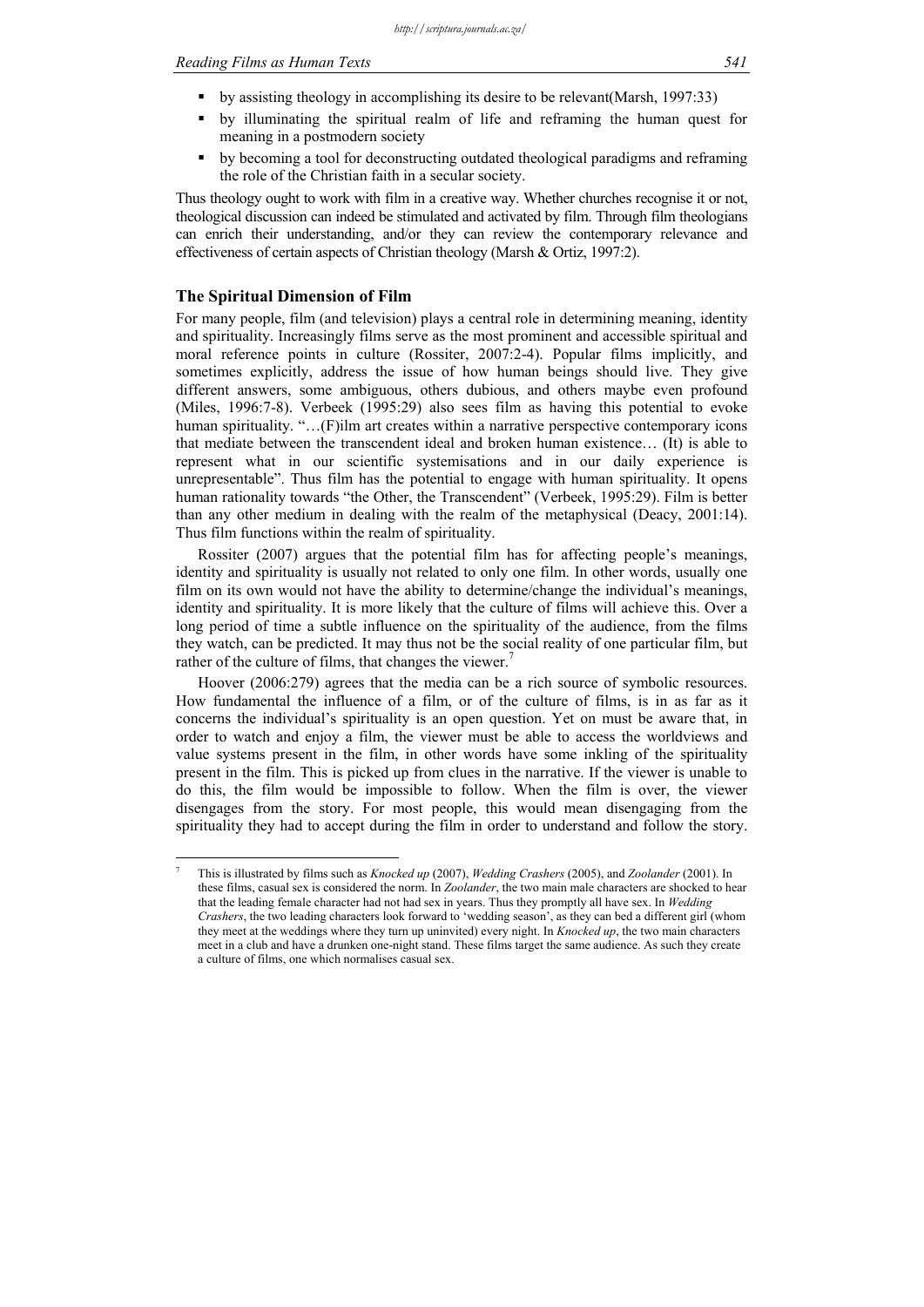Most people would be able to disengage with their own meanings, identity and spirituality intact (Rossiter, 2007:20-22). Yet this is not always the case. Sometimes people keep the worldviews and values that were present in the film. This can be due to different reasons. If a viewer's beliefs and values are not firmly developed, or are fairly fluid, then he/she will be more vulnerable to influence from film. It is also possible that an individual may not have clarified his/her own spirituality and moral code. Then the value systems as projected by the film can (directly or indirectly) become his/hers by default. The chances of this happening increase if the individual is exposed to a culture of film that presents the same 'reality'. If the same spirituality is repeatedly presented, the viewer may lapse into this for lack of a better option (Rossiter, 2007:20-22). It is also possible for the value matrix of a specific film not to be the sole source of values for the individual, but to serve as reinforcement of the values the viewer already has. This potential of film to influence spirituality is all the more powerful the more it remains unnoticed (Rossiter, 2007:20-22).

#### **Film's Influence on Behaviour**

Graham (1997:38) stresses the power of film to stimulate, convince and affect viewers. As film engages the viewers' feelings and emotions before it does their logic and rationality, it is much more immediately affective. Film has the ability to make many emotional and value-laden issues more accessible (Rossiter, 2007:39). This is why film can have such a considerable influence. The visual takes precedence over both the written and the spoken, and therefore the influential power of film should not be underestimated (Graham, 1997:38). This is supported by Deacy (2005:5) referring to Ostwalt's claim that there is evidence to suggest that a good part of the millions of people who view films are affected or changed to some extent by what they see, and that films can exert influence on attitudes, beliefs and behaviours.<sup>8</sup> Opinions opposing film's ability to influence ideas, attitudes and behaviour do exist.<sup>9</sup> But many studies have shown that film does have an influence on the viewer's ideas, attitudes and behaviour.<sup>10</sup>

1

<sup>8</sup> The *Heartlines* initiative is an example of an initiative that relies on the power of media to influence attitudes, beliefs and behaviours. It presupposes that values must change for the better in order for South Africa to change for the better, and it uses media in order to change people's values.

The *Heartlines* initiative, established by the Mass Media Project, is based on the presupposition that people's values should be changed in order to address some of the key issues of South African society, such as HIV, crime, and poverty. *Heartlines* uses "the power of media to promote good values" (Heartlines, 2007: Online). It uses television, radio and print media in order to tell stories that stimulate South Africans into talking, thinking and acting on values (Heartlines, 2007: Online).

In July 2006 the first phase of the campaign was launched. Eight *Heartlines* films were broadcast, each addressing and focusing on a particular value (acceptance, responsibility, forgiveness, self-control, perseverance, honesty, compassion and second chances). The films were supported by print and other media components (Heartlines, 2007: Online).

A post-intervention evaluation was launched. An estimated 26% of the South African adult population watched one or more of the films and audience numbers doubled from the first to the last film. An estimated 4, 5 million additional values-related conversations occurred due to the watching of the *Heartlines* films. Furthermore, the films had a positive impact on decreasing stigma towards people who are HIV-positive (Heartlines, 2007: Online).

This initiative was based on the presupposition that media, specifically film, influence people. If one looks at the response to the films, as well as the post-intervention evaluation, the presupposition was accurate. Miles (1996:189), for example, believes that film does not influence the audience in such a way that they wish

to appropriate, incorporate, and/or embody the characters' qualities, characteristics and behaviour.<br>10 For example: studies on the effect of violence and smoking in media show that media directly influences people. Since 1975, scientific proof and statistical evidence has increased to such an extent that a clear positive link between violence in the media and increased violence among youth can be deduced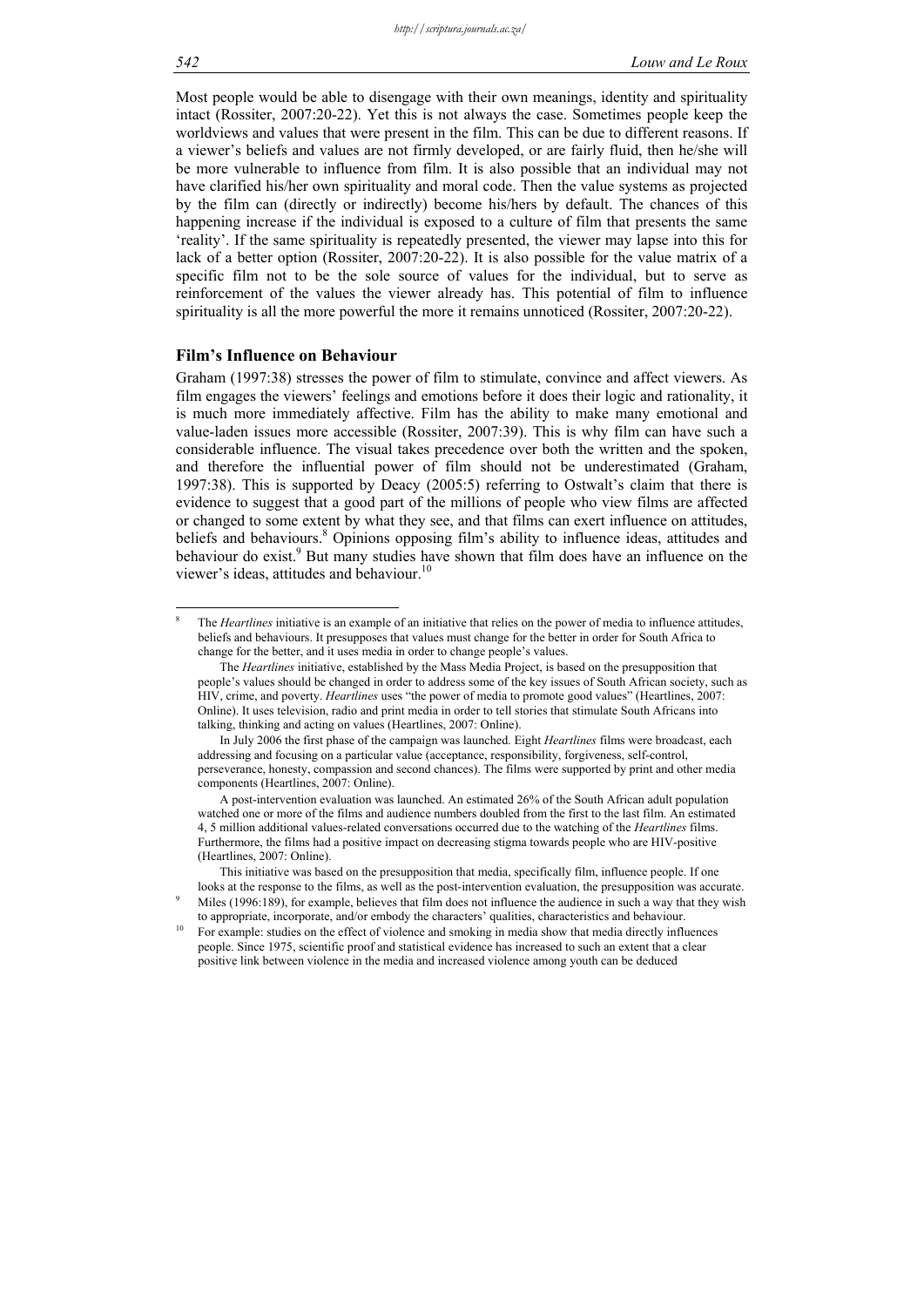#### *Reading Films as Human Texts 543*

Like other forms of art, film has the ability to propose, and thus make possible, new behaviour, thoughts, and/or attitudes. Communications scholar James Carey (in Miles, 1996:xv) sees this as the ability and utility of media entertainment in general. It is a site of imaginative possibility, with which people are given the opportunity and ability to try new models, roles, theories, and behaviours. This concurs with what Miles (1996:xv) sees as the ability of film to formulate, for consideration and interpretation, the "competing issues of public and private life in a pluralistic society".

Film affects the imagination. It stimulates the imagination by providing many images that can be recalled. It is possible that it is through this effect on the imagination that film exercises its subtle, relatively unconscious influence (Rossiter, 2007:28-29). The individual can activate his/her own imagination to explore alternative possibilities, which may lead to personal changes. But this impetus for change in behaviour and/or personal development may also be subtly conditioned by external cultural elements like film. Imaginations of the self that come from outside of the individual are important for the development of identity (Rossiter, 2007:29-30).

Thus film should be assessed as an incredibly influential factor on the level of opinion formation, the establishment of perceptions and the transformation of paradigms and life views. If this is the case, this potential and ability to infiltrate and to transform should be utilised in HIV anti-stigma interventions. HIV stigma has proven particularly hard to address. If film has the ability to change attitudes and behaviour, it can play a pivotal role in specifically anti-stigma interventions and in HIV prevention in general.

#### **Stigmatisation: the HIV Pandemic**

Recently, many studies have been done on the relationship between spirituality and coping with  $HIV$ <sup>11</sup>. These studies have shown that spirituality is a vitally important resource for those who are HIV-positive. Yet, as so many people have been rejected from their faith communities due to being HIV-positive, it is important not to equate spirituality with religiosity, especially within the field of HIV. Many HIV-positive individuals have spiritual beliefs, but do not affiliate themselves with any religious institution.<sup>12</sup>

HIV and those infected with and/or affected by it is stigmatised all over the world. Dovidio *et al* (2000:3) describes stigma as a social construction with at least two fundamental components. Stigma relies on the recognition of difference between people based on some distinguishing characteristic which, secondly, leads to a consequent devaluation of a person because of the perceived differences (Dovidio *et al,* 2000:3). Within disease stigma

 <sup>(</sup>Bushman & Anderson, 2001:477). With smoking the same obvious link between observing smoking in films, especially if done by favourite movie stars, and youth starting smoking, can be made (Tickle, *et al*, 2001:16; Dalton *et al*, 2003). Villani (2001) reviewed the research published within the past ten years regarding the impact of media on children and adolescents. Film was among the media categories included in the study. Conclusions from this study included that the primary effects of media exposure are increased violent and

aggressive behaviour, increased high-risk behaviour, and accelerated onset of sexual activity. 11 For example, Grimsley (2006), Tarakeshwar *et al* (2005), Siegel & Schrimshaw (2002), Tuck *et al* (2001),

Somlai & Heckman (2000), and Sowell *et al* (2000).<br><sup>12</sup> Thus Le Roux (2008:17) uses the following working definition of spirituality: "Spirituality must not be equated with religion. Although the two can stand in a mutually beneficial relationship, spirituality can be present in non-religious circumstances. Spirituality refers to the deepest dimensions present in a person and consists of the core values by which the individual creates meaning in life (Kourie, 2006:22). Inherently part of spirituality is the awareness of an Other or Absolute, with whom the individual is in a relationship. This 'Other' can be conceptualised in many different ways (Waaijman, 2002:1). The individual's spirituality guides and informs choices regarding morally appropriate and inappropriate behaviour."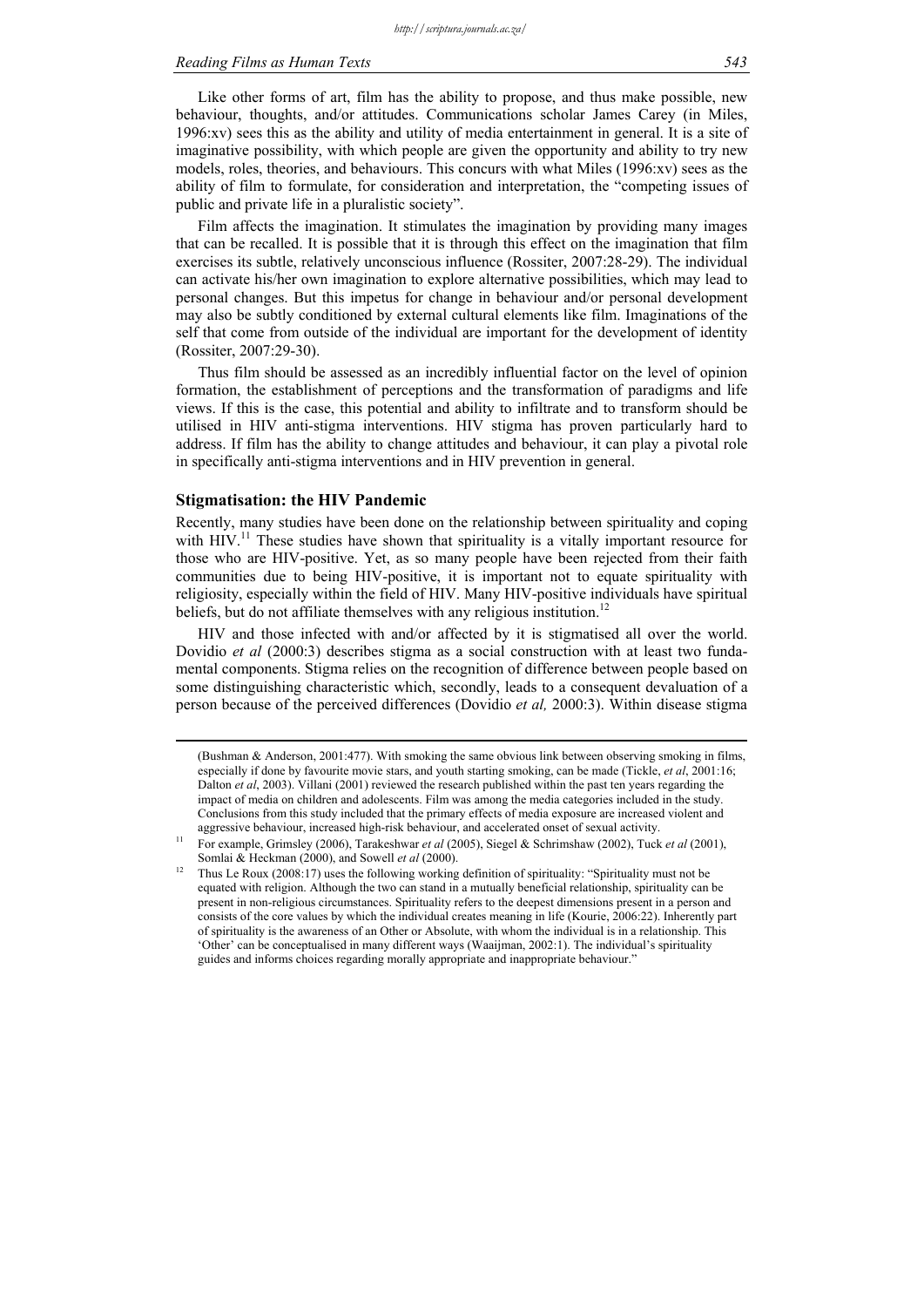a link is created between the presence of a biological disease agent or any physical signs of a disease, and certain negatively-defined behaviours or groups within society (Deacon *et al*, 2005:19). The disease thus receives social meaning within a specific political and historical context (Deacon *et al*, 2005:9).

Stigma is a social process. Through this process people use shared social representations to distance themselves and their in-group from the risk of contracting a disease. They do this by construing the disease as preventable and controllable, by identifying immoral behaviours which cause the disease, by associating these specific behaviours with carriers of the disease in other groups, and by thus blaming others for their own infection and justifying punitive action against them (Deacon *et al*, 2005:23).

The blaming model of stigmatisation<sup>13</sup> explains why people stigmatise. The blaming model is:

…a fundamental emotional response to danger that helps people feel safer by projecting controllable risk, and therefore blame, onto out-groups. Stigmatisation thus helps to create a sense of control and immunity from danger at an individual and a group level. These socially constructed representations only result in discrimination and the reproduction of structural inequalities when other enabling circumstances (such as power and the opportunity to discriminate) come into play (Deacon *et al*, 2005:18).

The blaming model of stigmatisation thus shows how individuals use stigma in order to create a protected identity that is safe from the threat of HIV, regaining control and reducing anxiety. This process of othering and blaming is universal, and is universally used in response to danger (Joffe, 1999:54).

In South Africa anti-stigma strategies exist on three levels: legal measures, participation of community members in anti-stigma efforts, and information-based awareness programmes. Yet these anti-stigma strategies have not proven to be effective, or at least not effective enough.<sup>14</sup> The reason for this is that stigmatisation implies more than basic social interaction, more than impressions. At its core it is linked to paradigmatic components, therefore interactive patterns of thought within socio-cultural contexts. The blaming model of stigmatisation argues that stigmatisation is due to people's fears. Stigmatisation operates, therefore, on an existential level and affects the spiritual realm of life, i.e. our human quest for meaning, identity and value. This is an existential spiritual issue. Thus it must be addressed on a spiritual level. In order to address the issue of stigmatisation, an intervention strategy must heed the interactive link between paradigmatic thought structures and the forming of perceptions. Within this dynamic the whole question of meaning plays a conclusive role. Therefore the connection between meaning and spirituality, and spirituality-formation, can make an important contribution to an intervention strategy.

The researchers are of the opinion that film is a medium that can address the individual on this spiritual level. In film life's realities are simulated within the contextual existing paradigms. Therefore film functions within the framework of meaning in life. Media, specifically film, is an important and unique medium for addressing the issue of stigmatisation. Stigmatisation is not merely a rational, cognitive process and an effective intervention demands action on both an emotional level as well as a spiritual level. The abovementioned presupposition has been assessed within the following case study of Vlaeberg.<sup>15</sup>

 $13$ <sup>13</sup> Joffe (1999) and Crawford (1994) offer this model. It is also discussed in Le Roux (2008:30-32).<br><sup>14</sup> See Le Roux (2008:38-40).

<sup>15</sup> One of the researchers was present at the screening and facilitated the focus group discussion. It was clear, through the focus group discussion as well as the individual responses in the questionnaires, that the audience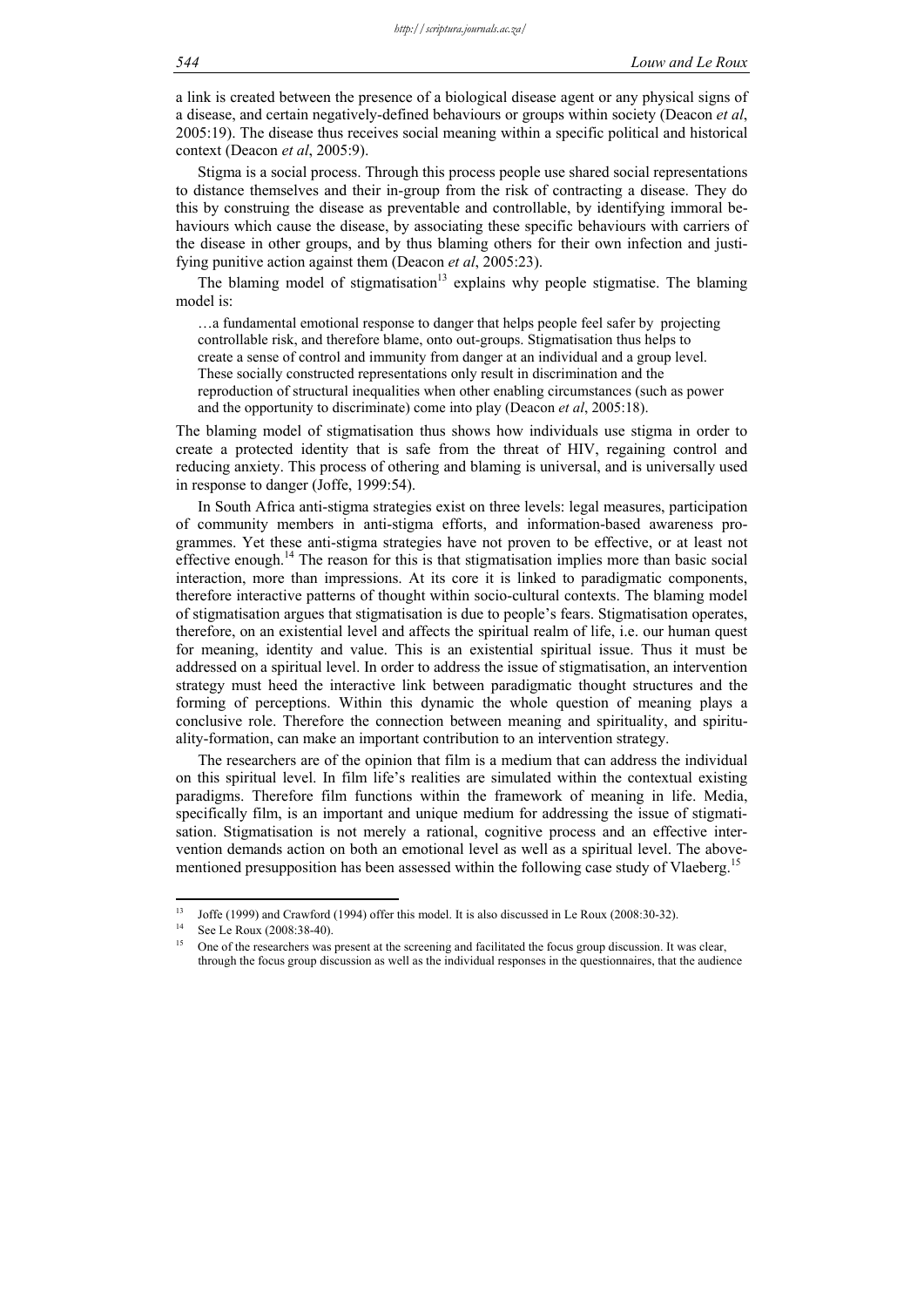#### *Reading Films as Human Texts 545*

#### **Empowerment: The Case of** *Yesterday* **and Vlaeberg**

In the light of the assertion that film can (and should) be part of a comprehensive HIV antistigma strategy, an empirical study was conducted, using the film *Yesterday*. It was done in order to illustrate the possible impact of film on people's perceptions and life hermeneutics, i.e. the way they interpret and understand life issues.<sup>16</sup> The aim of the empirical research was not to create statistical evidence, but to illustrate certain trends and tendencies, so that one can be sensitive to them; thus the choice for a qualitative approach in terms of methodology.

*Yesterday*<sup>17</sup> confronts the viewer with all kinds of issues related to HIV: poverty, gender inequality, inadequate healthcare, ignorance, stigmatisation, discrimination, rejection, etc. What makes it all the more poignant is that that which is portrayed in the film is exactly the situation faced by so many millions of South Africans. It tells the story of Yesterday, a young woman with a 7-year-old daughter, who lives in a rural area in Kwazulu-Natal. Unwittingly she is infected with HIV by her migrant-worker husband. Though he beats her for telling him this, he comes back to her when he is dying of AIDS. As she takes care of her husband almost everyone in her village rejects her, yet she bravely carries on, fighting to stay alive until her daughter is old enough to go to school.

*Yesterday* was chosen for this study for many reasons. It is a film by South Africans for South Africans, set within South Africa. It has a very positive outlook on life with HIV, without ever minimising the dark realities of it, and it shows how one can assist those living with HIV. The film was chosen as it starkly points to the unfairness and cruelty of stigmatisation and discrimination. Yet it is never sensational. It tells a simple story in a simple way. The film was also chosen because of its accessibility. It is in Zulu, with English subtitles. Yet it can be followed and understood even if the viewer does not understand Zulu or English, or if the viewer is illiterate. The characters do not speak often and the film depends on its strong visual imagery.

### **Vlaeberg**

Lesser-educated people are very vulnerable, especially in relation to HIV. The study wants to explore whether film can be an effective medium of addressing, educating and influencing such people at their level. Thus it was decided to use Vlaeberg, an area outside of Stellenbosch, South Africa, for the empirical study. The respondents were mainly Coloured farm workers and their families. The reasons for this decision were twofold. Firstly, the researcher had access to this community, as she had been working with a congregation in the area for a year. HIV, and the stigma attached to it, has been shown to be

 understood the film and was able to follow the story, even though it was in Zulu with English subtitles. .Thus, even though some of the respondents have limited English abilities, the strong visual imagery of the film (and the fact that the characters in any case do not speak a lot) was enough the enable the respondents to fully understand the film.<br>This paper wants to show how film can be used as a hermeneutical method or tool. The research done here

looks at whether film can establish a link between viewers' perception of HIV and the frame of meaning within which the film puts the issue of HIV, and whether there is an awareness of this happening. Although the empirical research done here showcases an instance of the positive effect of film, the aim of the study is not to illustrate the positive effect of film, but rather to illustrate the hermeneutical abilities of film. The recognition of the hermeneutical abilities of film inherently includes the recognition of the fact that this ability

can be used both positively and negatively. 17 *Yesterday* was written and directed by Darrell James Roodt and produced by Anant Singh. It is the first Zululanguage film made for the international market and in 2004 it was nominated for an Academy Award for Best Foreign-Language Film (Soares, 2004: Online).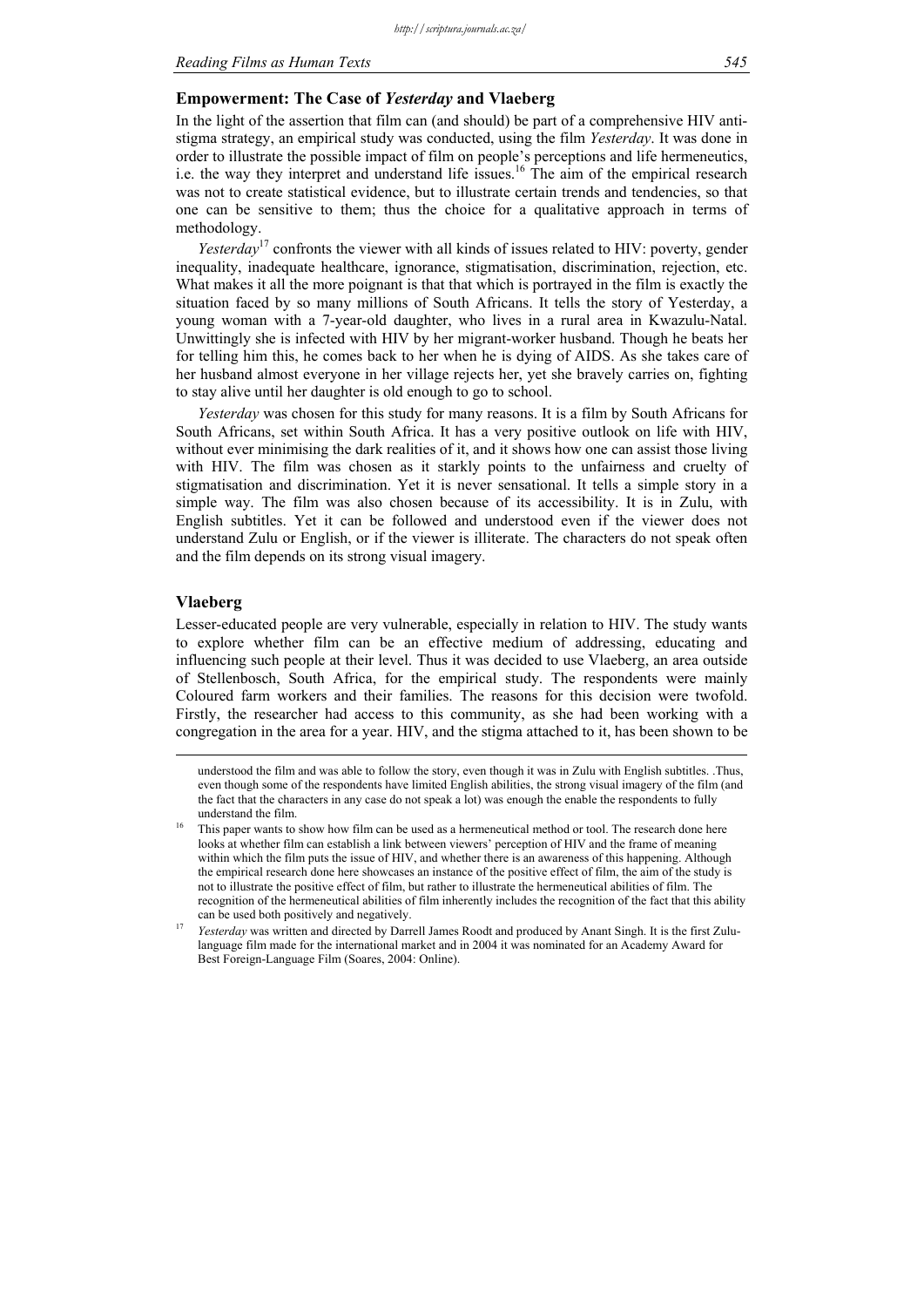a problem. Secondly, the need for stigmatisation intervention in lesser-educated, poorer communities is fairly desperate. This is a vulnerable group of the South African population. By making them part of this intervention, they are sensitised to the HIV situation and empowered. Their human dignity and worth is acknowledged, supported and strengthened. Thus it was decided to assess the effectiveness of this intervention strategy within just such a community.

Two questionnaires were prepared, one for before the film screening, and one for after. This was done in order to assess what the target group's preconceived, fixed ideas and perceptions regarding HIV were, and to see how it changed with the watching of the film, if at all.

The reason for a pre-film questionnaire was that there could be some insight to what the perceptions and views on HIV were before the viewing of the film. Otherwise no assessment could be made into how the perceptions and views had changed, if at all. Film has such an insidious way of influencing people that they often do not realise that their perceptions and views have changed. The pre-film questionnaire had only two questions.<sup>19</sup>

- What do you think about HIV and AIDS and about people who are HIV positive?
- What do you know about the HIV-situation in South Africa?

In order to make the post-film questionnaire valuable and to assess and interpret the empirical data, certain assessment categories for benchmarking had to be built into the questions. The post-film questionnaire had six questions as the researcher wanted to assess responses against the following benchmarks: feelings, identification, perceptions, text/ message, theology (understanding of God/God-image), and reaction (dimension of responsibility and ethics). These six categories were identified in order to assess the existential and emotional impact of the film as text was understood, how the individual understands spirituality, how he/she understands theology, and how the film affected the individual (if at all). The questions were as follows:

- (1) How do you feel after you have watched the film? Why? – *feelings*
- (2) With which character did you identify the most? Why?  *identification*
- (3) Did the film

1

- (a) confirm any of your existing ideas, convictions and beliefs? Explain
- (b) challenge any of your existing ideas, convictions and beliefs?

Explain *– perceptions* 

- (4) What was the film trying to say?  *text/message*
- (5) Now that you have seen the movie, do you think differently about God? Why? *– theology (understanding of God)*
- (6) Now that you have seen the movie, what are you going to do? Are you going to do anything differently? *– reaction (dimension of responsibility and ethics)*

The film screening took place on the  $14<sup>th</sup>$  August 2007, at the Vlaeberg Tennis Club, which is also the church hall of the Vlaeberg Congregation. Although 55 people came to the

The questionnaires were first tested in a pilot study. Due to the results attained from the pilot study one change in wording was made to the pre-film questionnaire. The importance of a well-facilitated post-film discussion was also realised.<br>Due to the sample group's limited levels of education it was decided to reduce the questionnaire to the

minimum.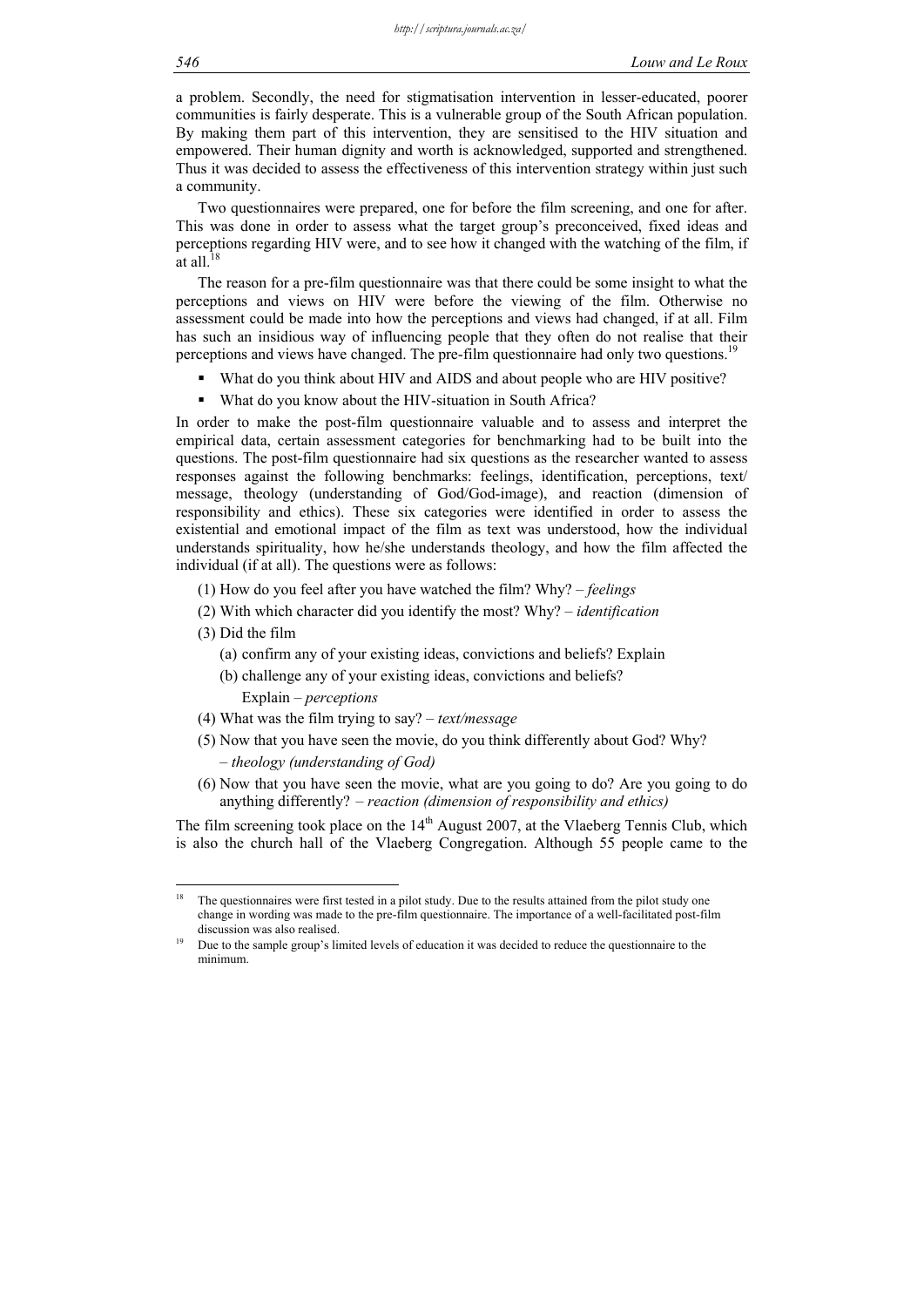screening, only 23 people (11 female, 12 male) could be used as respondents.<sup>20</sup> A focus group discussion followed the screening of the film, as an open discussion can bring important insight into how the film was experienced and understood.

### **Findings**

1

The empirical study showed that the film communicates very effectively on the level of perception formation. Due to their viewing of the film new attitudes and beliefs developed, which the respondents acknowledged. For example, they admitted to a new awareness of the feelings of those with HIV and of a realisation of the importance of supporting those with HIV. The open discussion had the added benefit that it made the respondents themselves realise that although they blame ignorance for their and others' stigmatising beliefs and behaviours, they actually stigmatise because they are afraid of HIV. The film also made a difference on an educational level. Although the respondents were aware of the danger and prevalence of the virus, and even though education was not the aim of the film or screening, the film still educated many about the factual realities of HIV. In terms of perceptions it became clear that there is a very clear connection between HIV and a *promiscuous* sex-life.<sup>21</sup> Interestingly enough, the respondents also voiced a conviction that they must now communicate what they have learnt to others. They felt that, after having seen the film, they are now messengers who must tell others about what they have learnt.<sup>22</sup>

What the empirical study illustrated is that film is a medium which operates on the spiritual level of meaning as well. Viewing the film had a profound effect on the values, presuppositions, attitudes, and ideas of the audience. In illustrating this, the need for a paradigm shift was demonstrated.

Furthermore, film is a valuable anti-stigma strategy and important to any comprehensive anti-stigma intervention. This is an important realisation for theology in general as well as for those involved in designing and implementing measures for addressing HIV stigma. Stigma is not a rational or cognitive process, but rather an emotional process. Film influences the viewer on an emotional level. It engages feelings and emotions. Thus film functions and addresses the audience on the same level as where stigma develops and functions. The findings of the empirical study supported this hypothesis. The influence of the film *Yesterday* was investigated and it was shown that viewing *Yesterday* had a definite influence on the stigmatisation and stigmatising tendencies of the respondents. Viewing the film touched the audience on a very deep, emotional level. This made them able to access their stigmatising thoughts, beliefs and behaviours, and gave them the ability to change these.

The empirical study made it clear that when pastoral care wants to operate on the level of community development and probe into the realm of perceptions, it should be done within the dynamics of group interaction and in-depth discussion. The post-film discussion proved this point. A post-film discussion can have the important effect of entrenching the spirituality present in the film, as the viewer is forced to acknowledge and rethink it. Thus it would be less easy for the audience to distance themselves from it. In the questionnaires of

The rest were either too young (there was about 20 very young children), had to leave early, or were illiterate.<br>The film does address this perception, making it clear that an individual can be HIV-positive without having led a promiscuous sex life.<br><sup>22</sup> When asked in Question 6 about what they were now going to do and/or do differently, many respondents

said that they will now tell others the truth about HIV, that having HIV doesn't mean you are promiscuous, and/or that you must support those with HIV.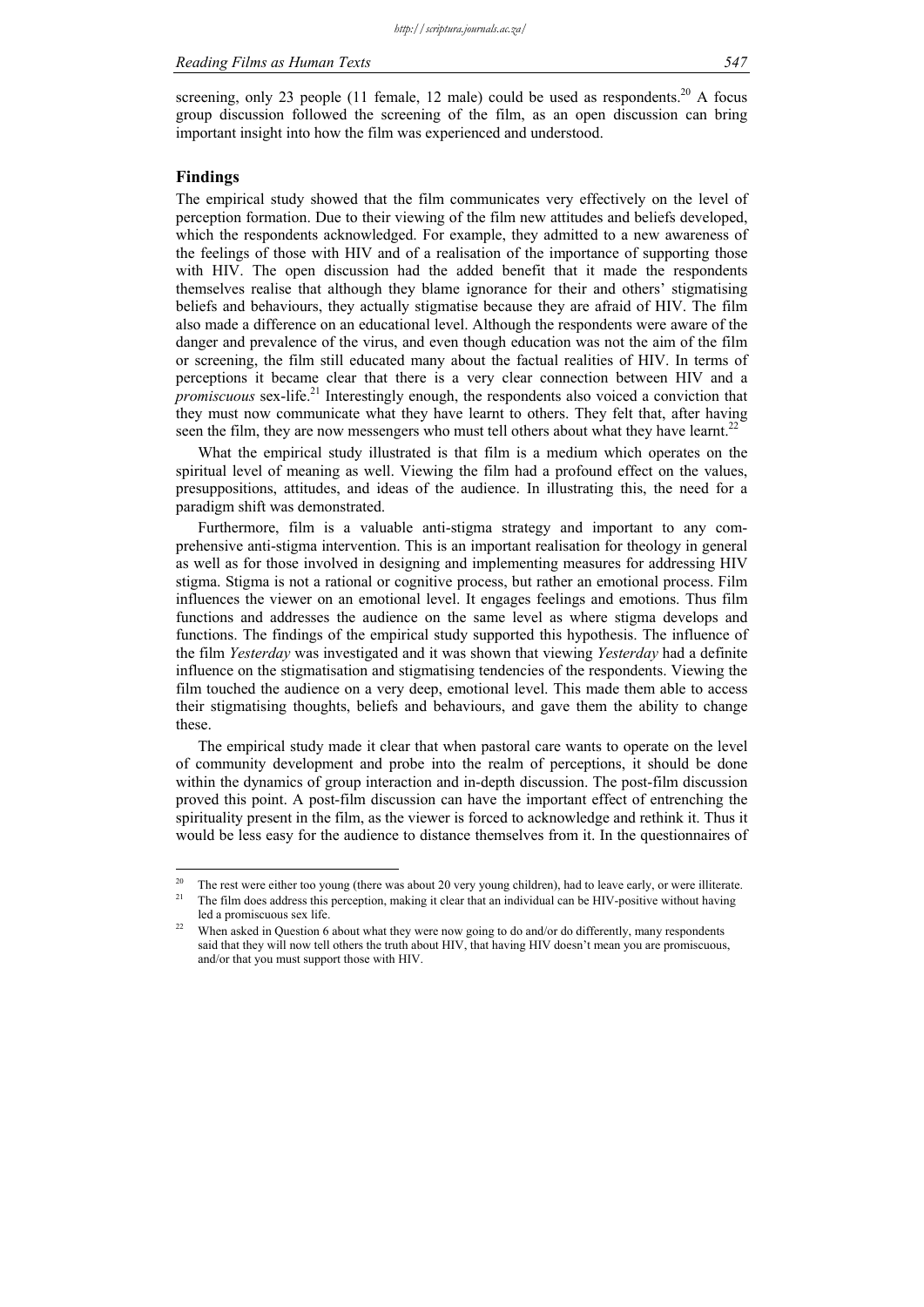the empirical study, few people were willing to admit to possible stigmatising and discriminatory behaviour and attitudes. An open discussion was necessary for them to realise their attitudes and behaviours, to admit to it, to realise the alternative offered in the film, and to bring this in relation to their own lives. Stigma and stigmatising tendencies are so deeply entrenched that such post-film discussions are a must if a film is to be used in anti-stigma interventions.

Spirituality is a dimension that connects all people. It is also the key to addressing issues caused by one of the most serious pandemics ever. The spirituality inherently present in film can be the way to reveal and address the stigma and stigmatisation of those who have HIV. The spiritual dimension present in all individuals can very effectively be addressed via the spiritual dimension in film. Film and the film-culture is not an opponent of theology. Acknowledging and recognising the dimension of *fides quarens visum* within theology is necessary in order to embrace a useful and important collaborator. Film might be a modern invention, but that does not make it an evil one. Theology must recognise the importance of the visual, and also the importance of film as a form of visual art. It has the ability to influence spirituality. This ability can be channelled and utilised in certain directions and areas. In this study, the spiritual dimension and abilities of film was explored in the realm of HIV stigmatisation. Film has the power to influence people in the way they perceive and treat those with HIV. It could therefore be posed that if Practical Theology wants to expand its understanding of the human praxis (the intention of human actions within the realm of meaning and significance) it should supplement the notion *fides quarens intellectum* with *fides quarens imaginem* and *fides quarens visum*. Such a paradigm shift can open up new avenues for Christian spirituality and its effectiveness in an age of digital and visual communication.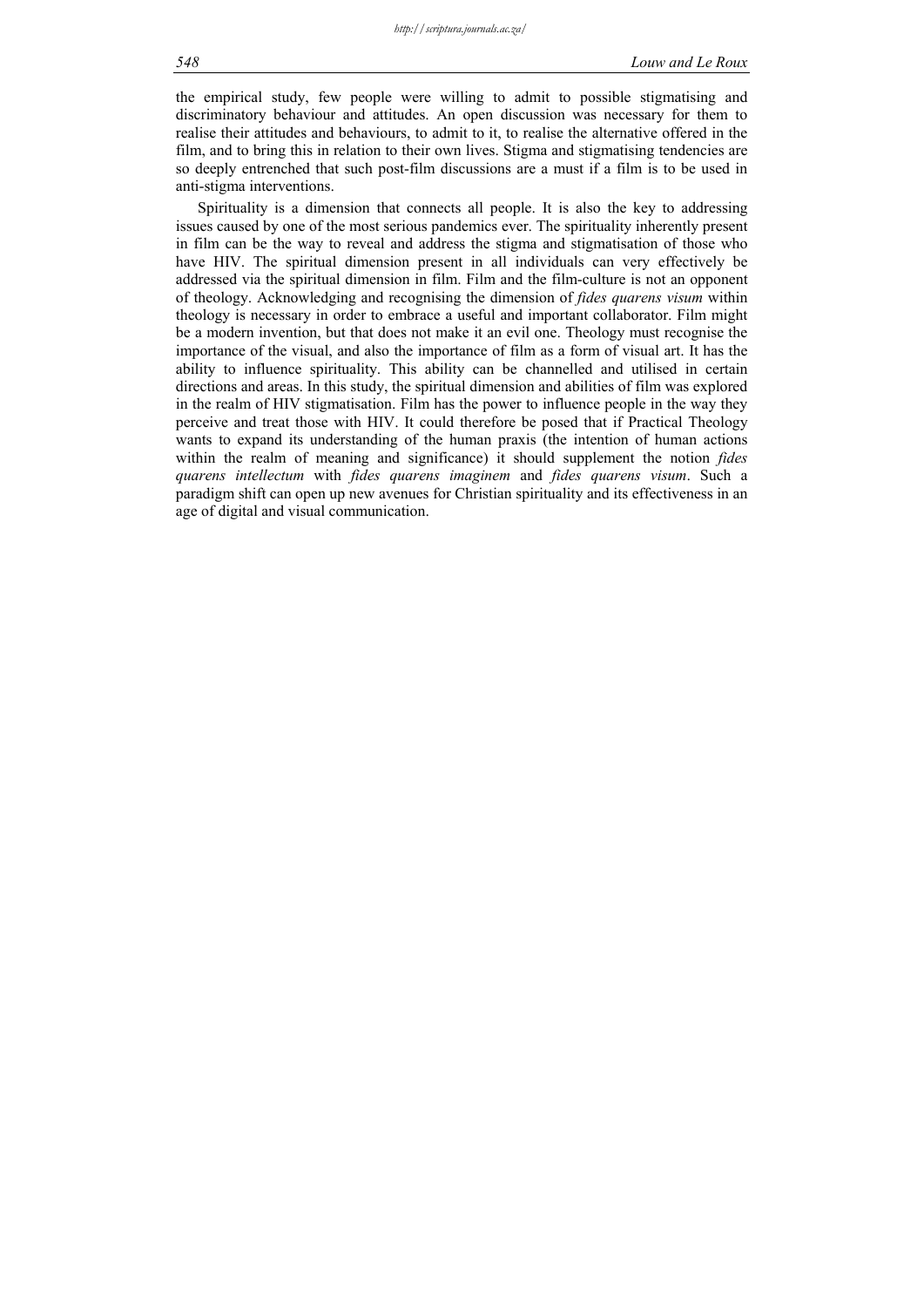# **BIBLIOGRAPHY**

- Bushman, BJ & Anderson, CA 2001. Media violence and the American public: scientific facts versus media misinformation. *American Psychologist*, 56(6/7):477-489.
- Crawford, R 1994. The boundaries of the self and the unhealthy other: reflections on health, culture and AIDS. *Social Science & Medicine*, 38(10):1347-1365.
- Dalton, MA, Sargent, JD, Beach, ML, Titus-Ernstoff, L, Gibson, JJ, Ahrens, MB, Tickle, JJ & Heatherton, TF 2003. Effect of viewing smoking in movies on adolescent smoking initiation: a cohort study. *The Lancet*, 362(9380):281-285.
- Deacon, H, Stephney, I & Prosalendis, S 2005. *Understanding HIV/AIDS: a theoretical and methodological analysis*. Cape Town: HSRC Press.
- Deacy, C 2005. *Faith in film.* Aldershot: Ashgate Publishing Limited.
- Deacy, C 2001. *Screen Christologies: redemption and the medium of film*. Cardiff: University of Wales Press.
- Dovidio, JF, Major, B & Crocker, J 2000. In: Heatherton, TF, Kleck, RE, Hebl, MR & Hull, J (eds.). *The social psychology of stigma*. New York: The Guilford Press. 1-28.
- Graham, DG 1997. The uses of film in theology. In: Marsh, C & Ortiz, G (eds.). *Explorations in theology and film: movies and meaning.* Malden: Blackwell Publishers Ltd. 35-43.
- Grimsley, LP 2006. Spirituality and quality of life in HIV-positive persons. *Journal of cultural diversity*, 13(2):113-117.
- Hoover, SM 2006. *Religion in the media age*. London:.Routledge.
- Heartlines 2007. *Heartlines*. [Online]. Available:.http://www.heartlines.org.za/index.html [19 November 2007].
- Jensen, R.M. 2004. *The substance of things seen: art, faith, and the Christian community.*  Grand Rapids: William B. Eerdmans Publishing Company.
- Joffe, H. 1999. *Risk and 'the Other'*. Cambridge: University Press.
- Johnston, R.K. 2000. *Reel spirituality: theology and film in dialogue*. Grand Rapids: Baker Academic.
- Kourie, C. 2006. The 'turn' to spirituality. In: Kourie, C.E.T. & Lombaard, C. (eds.). *The Spirit that moves. Orientation and issues in Spirituality. Acta Theologica Supplementum 8*: 19-38.
- Le Roux, E 2008. *Spirituality in film: a critical enquiry into the film Yesterday and the question of stigmatization within the context of the HIV pandemic*. Stellenbosch: Stellenbosch University. (MTh-thesis).
- Louw, DJ 1998. *A pastoral hermeneutics of care and counselling*. Cape Town: Lux Verbi.
- Marsh, C 1997. Film and theologies of culture. In: Marsh, C & Ortiz, G (eds.). *Explorations in theology and film: movies and meaning.* Malden: Blackwell Publishers Ltd. 21-34.
- Marsh, C & Ortiz, G 1997. Introduction. In: Marsh, C & Ortiz, G (eds.). *Explorations in theology and film: movies and meaning.* Malden: Blackwell Publishers Ltd. 1-6.
- Miles, MR 1996. *Seeing and believing: religion and values in the movies*. Boston: Beacon Press.